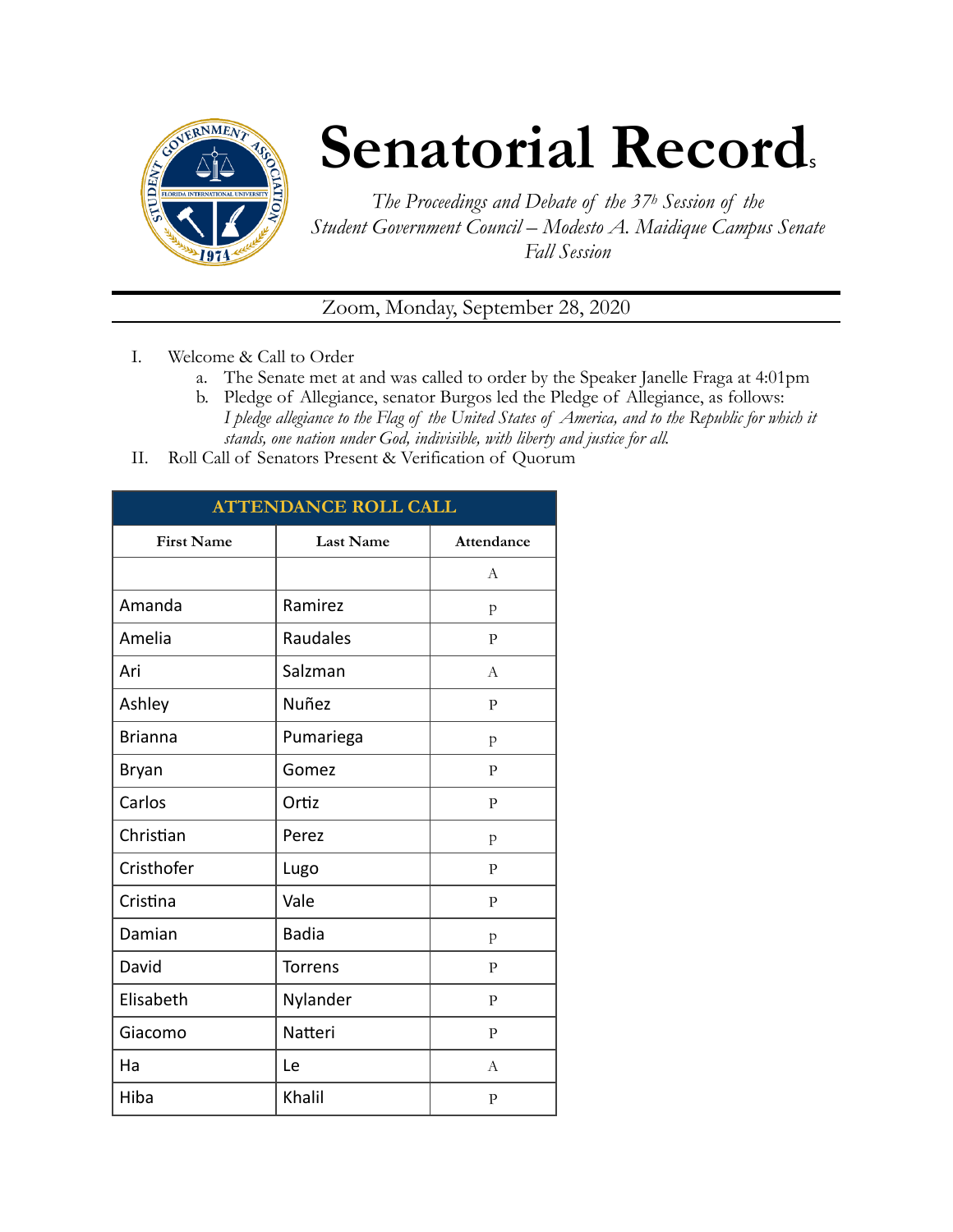| Isabela               | Llop           | $\mathbf{P}$                        |
|-----------------------|----------------|-------------------------------------|
| Ivette                | <b>Borges</b>  | $\mathbf{P}$                        |
| James                 | Magee          | $\mathbf{P}$                        |
| Janelle               | Fraga          | ${\bf P}$                           |
| Jocelyn               | Correa         | p                                   |
| Jordan Morejon        | Castelli       | A                                   |
| Julio                 | <b>Burgos</b>  | $\mathbf{P}$                        |
| Kamila                | Fernandez      | p                                   |
| Karla Sofia           | Perez          | p                                   |
| Kristina              | Kuhdiakova     | $\mathbf{P}$                        |
| Marilyn               | Gonzalez       | $\mathbf{P}$                        |
| Nicholas              | Pastrana       | А                                   |
| Nitya                 | Ramalingam     | $\mathbf{P}$                        |
| Rafael                | Vasquez        | $\mathbf{P}$                        |
| Salma                 | Atassi         | А                                   |
| Sandro                | Alvarez        | $\mathbf{P}$                        |
| Sergio                | Reyes          | $\mathbf{P}$                        |
| Shahnawaz             | Rafi           | а                                   |
| Sophonie              | Rosier         | $\mathbf{P}$                        |
| <b>VACANT</b>         | <b>VACANT</b>  |                                     |
| <b>VACANT</b>         | <b>VACANT</b>  |                                     |
| <b>SENATE SEATS</b>   | 37             |                                     |
| <b>VACANT SEATS</b>   | $\overline{2}$ |                                     |
| <b>SENATORS</b>       |                | <b>QUORUM</b><br><b>ESTABLISHED</b> |
| <b>PRESENT</b>        | 30             |                                     |
| <b>AMT FOR QUORUM</b> | 18             |                                     |

III. Approval of the Minutes from September 21, 2020

- a. senator rosier moves to approve the minutes from last meeting, senator fernandez seconds. motion passes
- IV. Adoption of the Agenda
	- a. senator nyander moves to adopt todays agenda, senator ortiz seconds, motion passes.
- V. Invited Speakers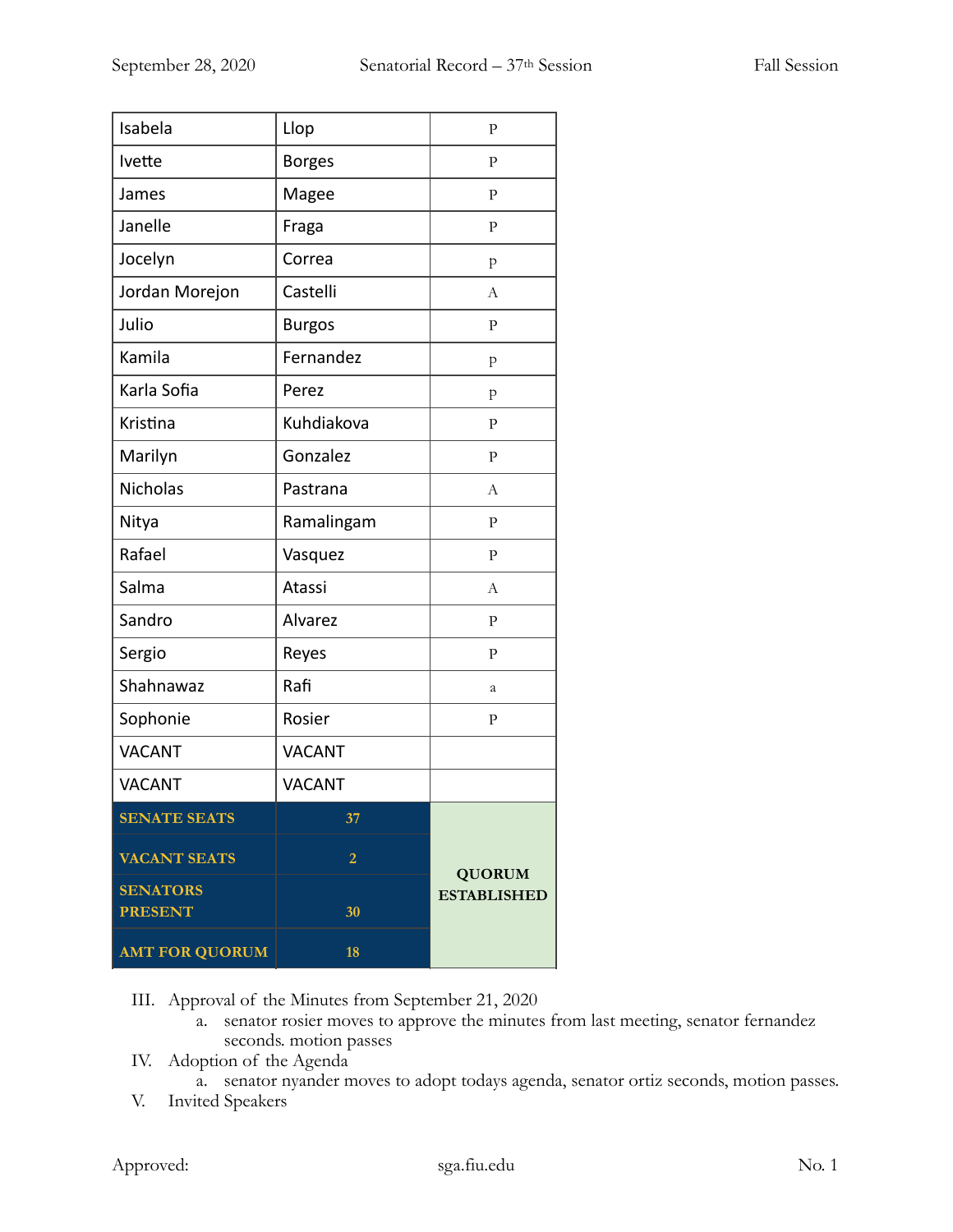- a. Ombudsperson Sofia Trelles
- b. Homecoming Council Report Natalia Betancourt
	- i. speaker pro temp gomez moves to reserve 5 minutes for a series of questions, senator vale seconds. motion passes.
	- ii. senator vale moves to extend line of questioning by 3 minutes, senator rosier seconds. motion passes.
	- iii. senator vale moves to extend line of questioning by 2 minutes, speaker pro temp gomez seconds. motion passes.
- c. Panther Power Council Report Jonathan Banuelos Espino (I)
	- i. senator ortiz moves to close q&a period, senator nylander seconds. motion passes.
- d. Black Student Union Council Report Ashney Francis
	- i. senator ramirez moves to end q&a period, senator macgee seconds. motion passes.

## p.o.p senator vale, returned 4:53pm

- VI. Committee Reports
	- a. Finance Committee
		- i. If you have any questions, please contact sgafinance  $@$  fiu.edu
	- b. Rules, Legislation, and Judiciary Committee
		- i. legislation was put on hold due to length of agenda today, expect legislation next senate.
		- ii. If you have any questions, please contact sgarules@fiu.edu
	- c. Operational Review Committee
		- i. If you have any questions, please contact sgaorc@fiu.edu
	- d. Internal Affairs Committee
		- i. we are working on event bill that will help achieve 5 event requirement despite being virtual.
		- ii. working on bill for executive and judicial requirements
		- iii. mid semester report was opened today and closes october 9th
		- iv. just want to reiterate that keeping cameras on during senate is paramount.

#### p.o.p senator barnett

- v. If you have any questions, please contact sgainternal@fiu.edu
- e. Student Advocacy Committee
	- i. meet your dean event, two dates are being provide, nov 6 & 13th. november 6th is the priority date. 6pm and should last about an hour.
	- ii. college of business, medicine, nursing and health sciences, honors college, public health and social work, graduate school should reach out so we can stay updated and efficient.
	- iii. internal affairs makes sure you meet with your dean, student advocacy deals with the minutes, there needs to be communication on both ends so proper proof can be clarified.
	- iv. If you have any questions, please contact sgaadvocacy@fiu.edu
- f. Graduate and Professional Students Committee
	- i. making preparations for meeting with dean
	- ii. reviewed past questionnaires on graduate students and made updates to improve relevance.
	- iii. working on GradSkeller event, it will be virtual due to covid restrictions but we plan on bringing alumni to speak.
	- iv. If you have any questions, please contact GPSCchair@fiu.edu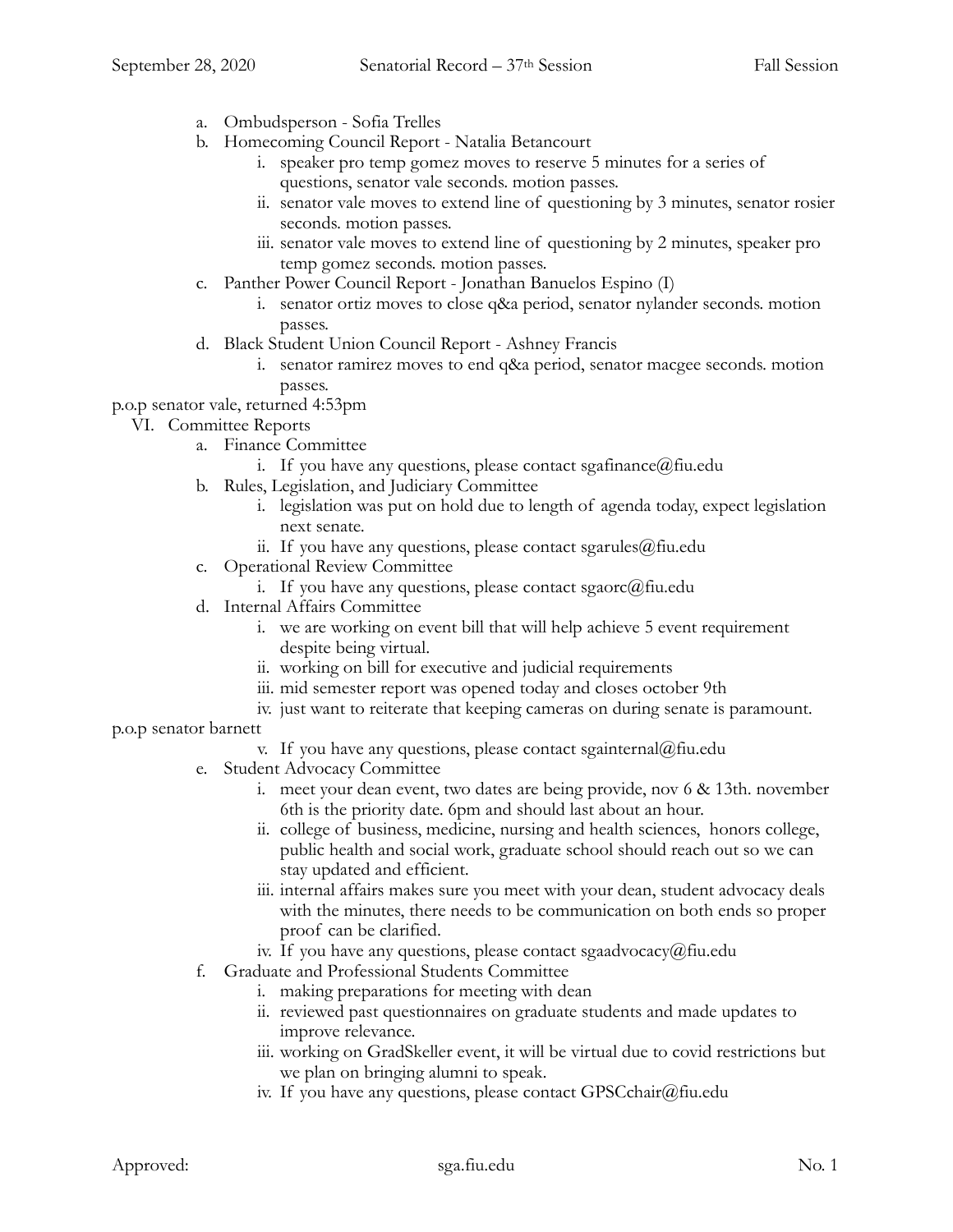- g. Mental Health Ad Hoc Committee
	- i. meeting with speaker fraga on thursday for future of committee.
	- ii. If you have any questions, please contact sgahealth $@$ fiu.edu
- VII. Executive Board Reports
	- a. Senate Speaker Fraga
		- i. Senator Retreat
			- 1. Saturday, October 17, 2020
				- a. 12-2 pm
		- ii. Contact List for SGA representatives on the Google drive!
		- iii. Dean Contact List on Google Drive
		- iv. For attendance, cameras must be on, unless you've emailed me
			- 1. if your camera will be off, email only, not a chat or text
		- i. If you have any questions, please email  $sgaspeaker(\mathcal{Q})$  fiu.edu
	- a. Speaker Pro Tempore Gomez
		- ii. If you have any questions, please email sgaprotemp@fiu.edu
	- b. President Valdes
		- i. met with administration last week in regards to spots survey and juneteenth legislation. administration would like to enter senate so we can discuss logistics for effective implementations
		- ii. participated in discussion in regards to biscayne bay road access. things are finally being put into motion.
		- iii. If you have any questions, please email sgapres $@$ fiu.edu
	- c. Vice President Ibarria
		- i. if you have any questions, please email sgavp@fiu.edu
	- d. Comptroller Rubido
		- i. If you have any questions, please email sgacomptroll@fiu.edu
	- e. Chief Justice De La Osa
		- i. If you have any questions, please email sgajud@fiu.edu
- VIII.Special Orders
	- a. none
- IX. Vetoed Legislation
	- a. none
- X. Second Readings
	- a. none
- XI. Unfinished Business
- XII. New Business
	- a. Graduate Senator Confirmation
		- i. Da'Marcus A. Snipes
			- 1. senator alvarez moves to extend q&a by 2 minutes, senator fernandez seconds. motion passes.
			- 2. senator alvarez moves to extend q&a by 2 minutes, senator reyes seconds, motion failed.
			- 3. senator vale moves to enter voting, speaker fraga strikes.
			- 4. senator nunez moves to enter 3 minute discussion, senator ortiz seconds. motion passes.
			- 5. senator nunez moves to extend discussion by 2 minutes, senator ortiz seconds. motion passes.
			- 6. speaker pro temp gomez moves to enter voting, senator vale seconds. motion passes.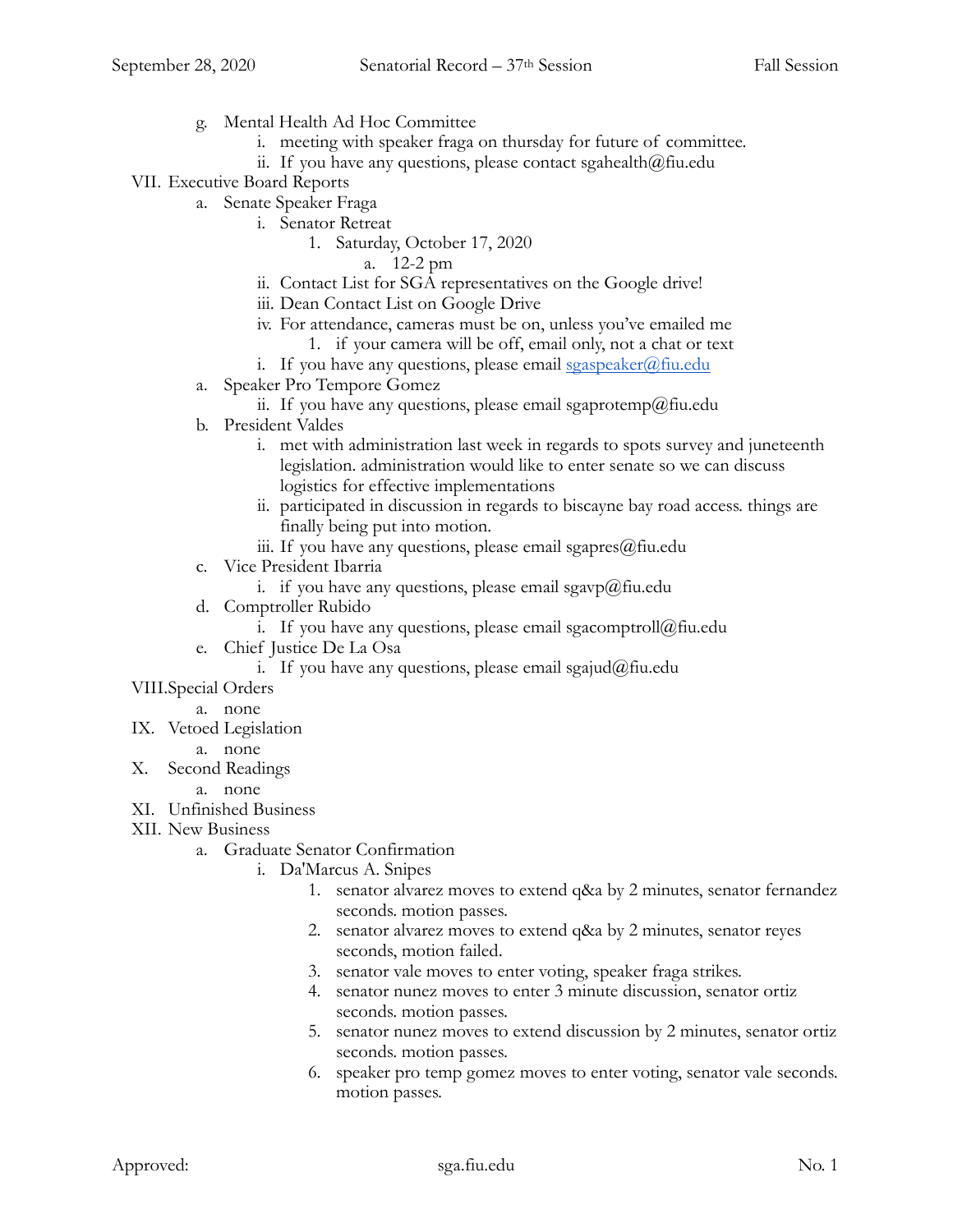7. speaker pro temp gomez moves to vote by unanimous consent, motion fails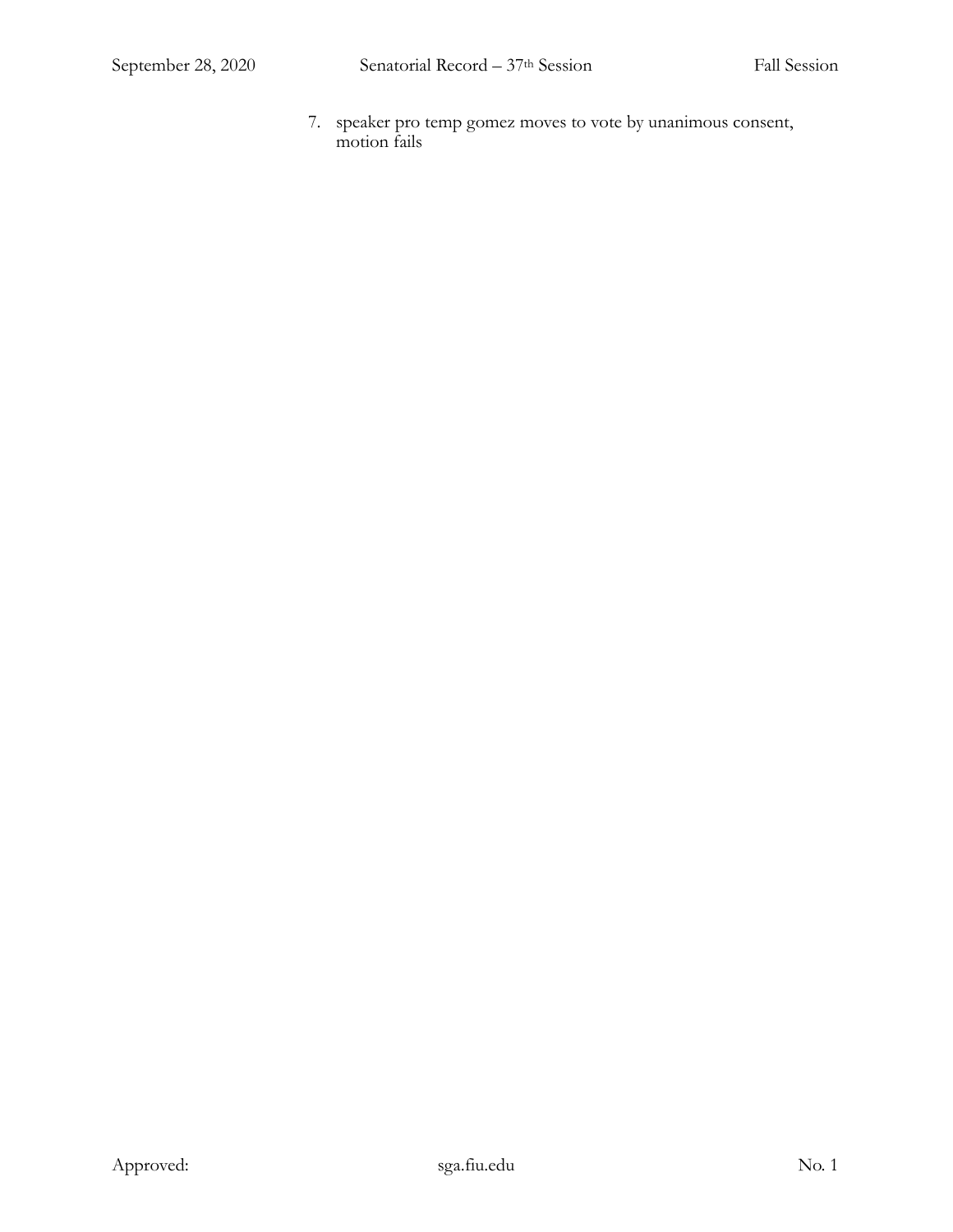| <b>VOTE ON</b>    |                  |                           |             |        |
|-------------------|------------------|---------------------------|-------------|--------|
| <b>First Name</b> | <b>Last Name</b> | Attendance                | <b>Vote</b> | Reason |
|                   |                  | $\mathbf{A}$              |             |        |
| Amanda            | Ramirez          | ${\bf p}$                 | $\mathbf Y$ |        |
| Amelia            | Raudales         | ${\bf P}$                 | ${\bf N}$   |        |
| Ari               | Salzman          | $\boldsymbol{A}$          | $\mathbf Y$ |        |
| Ashley            | Nuñez            | ${\bf P}$                 | ${\bf N}$   |        |
| <b>Brianna</b>    | Pumariega        | P                         | $\mathbf Y$ |        |
| Bryan             | Gomez            | $\rm P$                   | $\mathbf Y$ |        |
| Carlos            | Ortiz            | ${\bf P}$                 | $\mathbf N$ |        |
| Christian         | Perez            | ${\bf P}$                 | ${\bf N}$   |        |
| Cristhofer        | Lugo             | ${\bf P}$                 | $\mathbf Y$ |        |
| Cristina          | Vale             | ${\bf P}$                 | $\mathbf Y$ |        |
| Damian            | <b>Badia</b>     | $\mathbf{A}$              |             |        |
| David             | Torrens          | ${\bf P}$                 |             |        |
| Elisabeth         | Nylander         | $\, {\bf p}$              | ${\bf N}$   |        |
| Giacomo           | Natteri          | ${\bf P}$                 | $\mathbf Y$ |        |
| Ha                | Le               | $\boldsymbol{\mathrm{A}}$ |             |        |
| Hiba              | Khalil           | ${\bf P}$                 | $\mathbf Y$ |        |
| Isabela           | Llop             | ${\bf P}$                 | $\mathbf Y$ |        |
| Ivette            | <b>Borges</b>    | $\rm P$                   | $\mathbf Y$ |        |
| James             | Magee            | ${\bf P}$                 | $\mathbf Y$ |        |
| Janelle           | Fraga            | $\, {\bf p}$              | $\mathbf N$ |        |
| Jocelyn           | Correa           | $\, {\bf p}$              | $\mathbf Y$ |        |
| Jordan            |                  |                           |             |        |
| Morejon           | Castelli         | $\, {\bf p}$              | $\mathbf Y$ |        |
| Julio             | <b>Burgos</b>    | $\rm P$                   | ${\bf N}$   |        |
| Kamila            | Fernandez        | $\, {\bf p}$              | $\mathbf Y$ |        |
| Karla Sofia       | Perez            | $\rm P$                   | ${\bf N}$   |        |
| Kristina          | Kuhdiakova       | $\rm P$                   | ${\rm N}$   |        |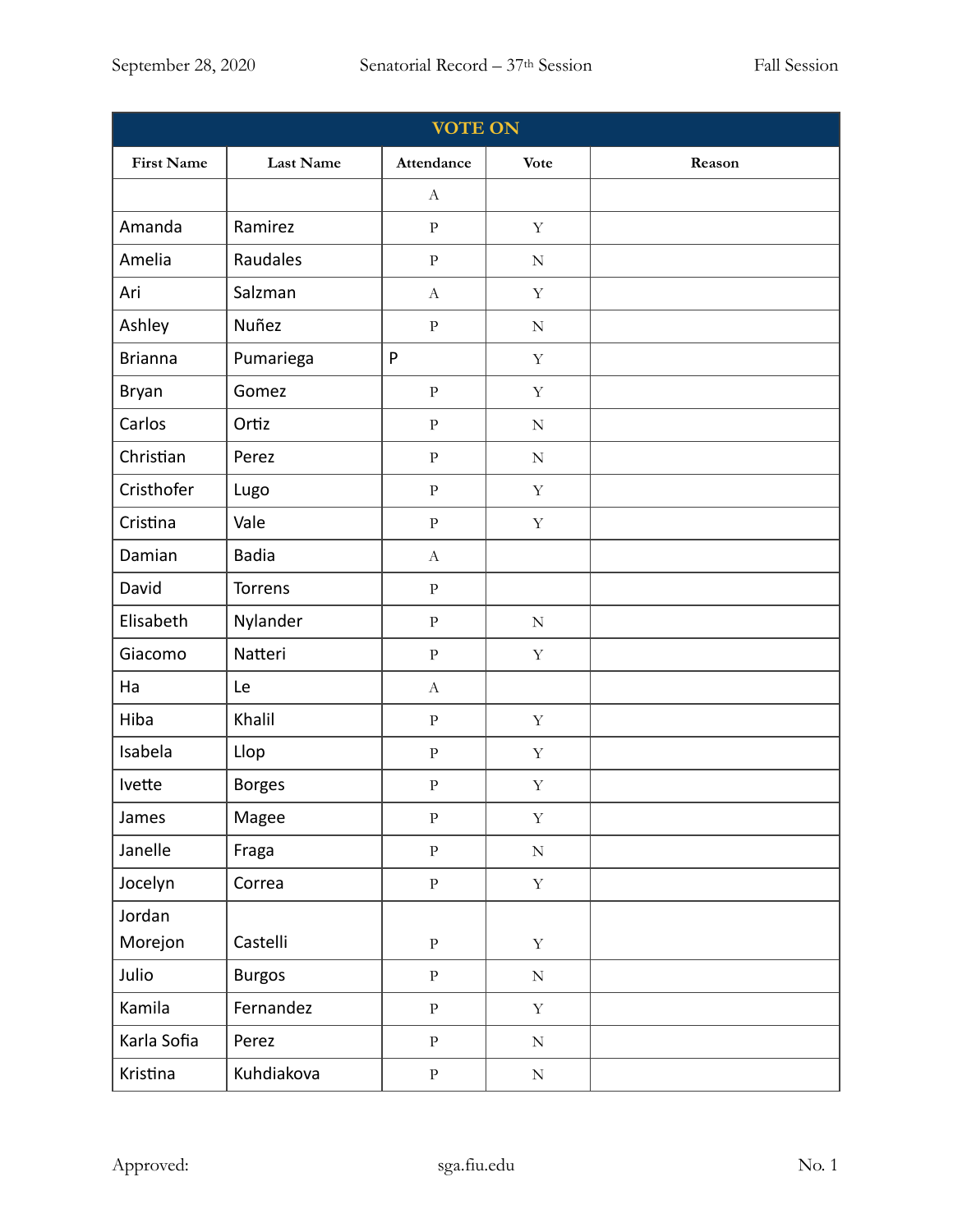| Marilyn                   | Gonzalez      | $\overline{P}$ | $\mathbf Y$ |             |
|---------------------------|---------------|----------------|-------------|-------------|
| <b>Nicholas</b>           | Pastrana      | $\rm P$        | ${\bf N}$   |             |
| Nitya                     | Ramalingam    | ${\bf P}$      | Y           |             |
| Rafael                    | Vasquez       | $\overline{P}$ | $\mathbf Y$ |             |
| Salma                     | Atassi        | ${\bf p}$      | $\mathbf Y$ |             |
| Sandro                    | Alvarez       | $\overline{P}$ | ${\bf N}$   |             |
| Sergio                    | Reyes         | $\overline{P}$ | $\mathbf Y$ |             |
| Shahnawaz                 | Rafi          | ${\bf P}$      | ${\bf N}$   |             |
| Sophonie                  | Rosier        | $\rm P$        | $\mathbf Y$ |             |
| <b>VACANT</b>             | <b>VACANT</b> |                |             |             |
| <b>VACANT</b>             | <b>VACANT</b> |                |             |             |
| <b>QUORUM ESTABLISHED</b> |               | YAY            | 20          |             |
|                           |               | <b>NAY</b>     | 12          | <b>PASS</b> |
|                           |               | <b>ABSTAIN</b> | $\bf{0}$    |             |

#### confirmed

senator nunez moves to extend senate by 20 minutes, senator lugo seconds, motion passes.

- b. SIPA Senator Confirmation
	- i. Fiorella Biagioni
		- 1. senator nunez moves to end q&a, senator reyes seconds. motion passes.
	- ii. Jillian Rodriguez
		- 1. senator nunez moves to end q&a, senator vale seconds. motion passes.

p.o.p senator fernandez

- iii. Gerald Torres
	- 1. senator nunez moves to end q&a, senator ramirez seconds. motion passes.

p.o.p senator raudales

#### iv. Estefanya Cuellar

- 1. senator ortiz moves to end q&a, senator nunez seconds. motion passes.
- v. Carlos Padilla
	- 1. senator lugo moves to end q&a, senator alvarez seconds. motion passes.
- vi. Angelo Oliveri
	- 1. senator lugo moves to extend senate for 30 more minutes. senator nunez seconds. motion passes.
	- 2. senator nunez moves to end q&a, senator vale seconds. motion passes.

p.o.p senator khalil.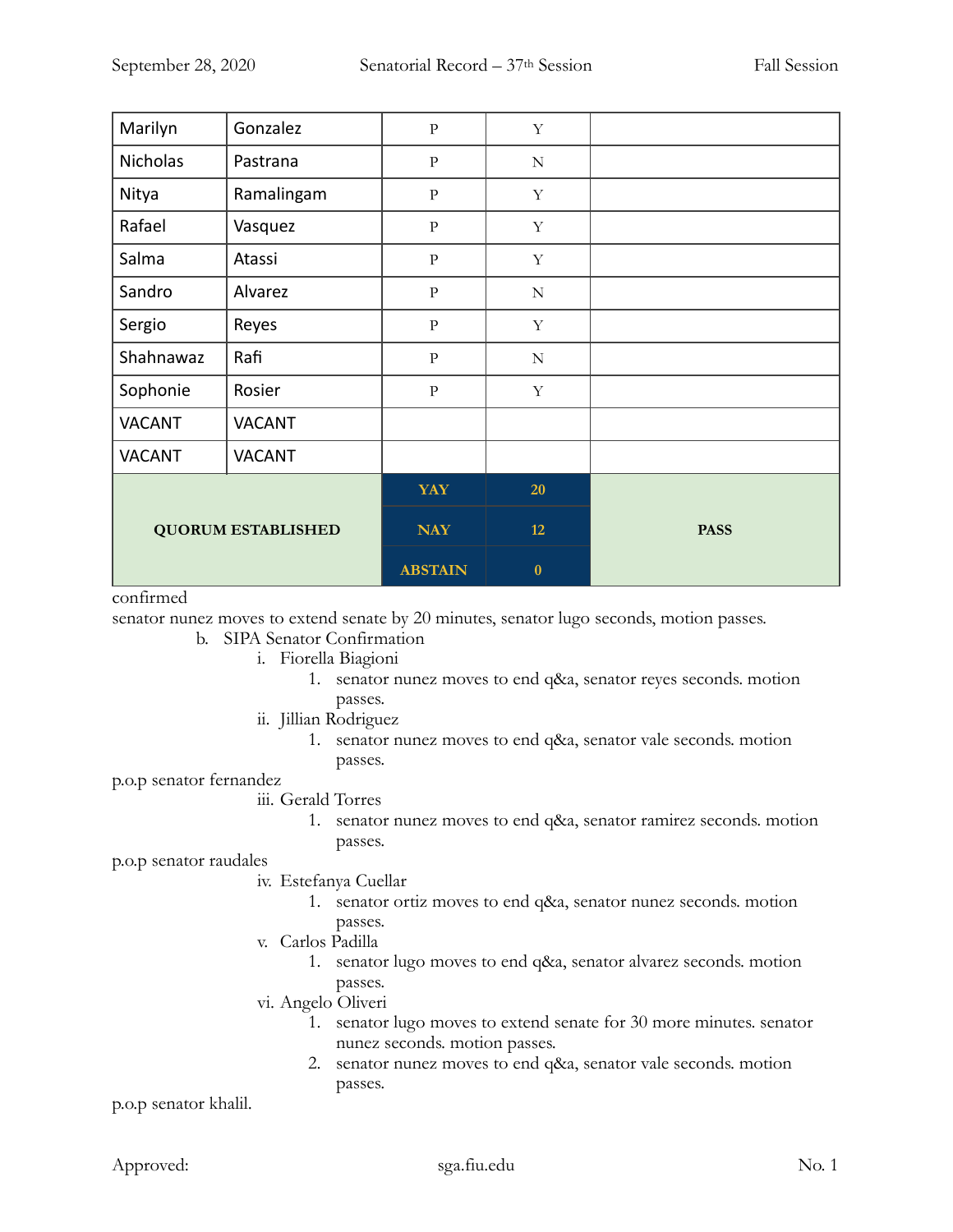## vii.David Luis

1. senator alvarez moves to end q&a, senator Vale seconds. motion passes.

p.o.p senator macgee

p.o.p senator rosier

p.o.p senator pastrana

#### viii.Giuliano Fransezze

- 1. senator lugo moves to end q&a, senator alvarez seconds. motion passes.
- ix. Ethan Suquet
	- 1. senator vale moves to end q&a, senator alvarez seconds. motion passes.
- x. Miriam Ramirez
	- 1. senator lugo moves to end q&a, senator nunez seconds. motion passes.
- xi. Keegan Mccarthy
	- 1. senator nunez moves to end q&a, senator vale seconds. motion passes.
- xii.Nicholas Velazquez
	- 1. speaker pro temp gomez moves to end q&a, senator vale seconds. motion passes.
	- 2. senator ortiz moves to extend senate by 10 minutes, senator nunez seconds. motion passes

senator vale moves to enter a 3 minute discussion, senator nunez seconds. motion passes. senator nunez moves to extend discussion by 1 minute, senator vale seconds senator nunez moves to go into voting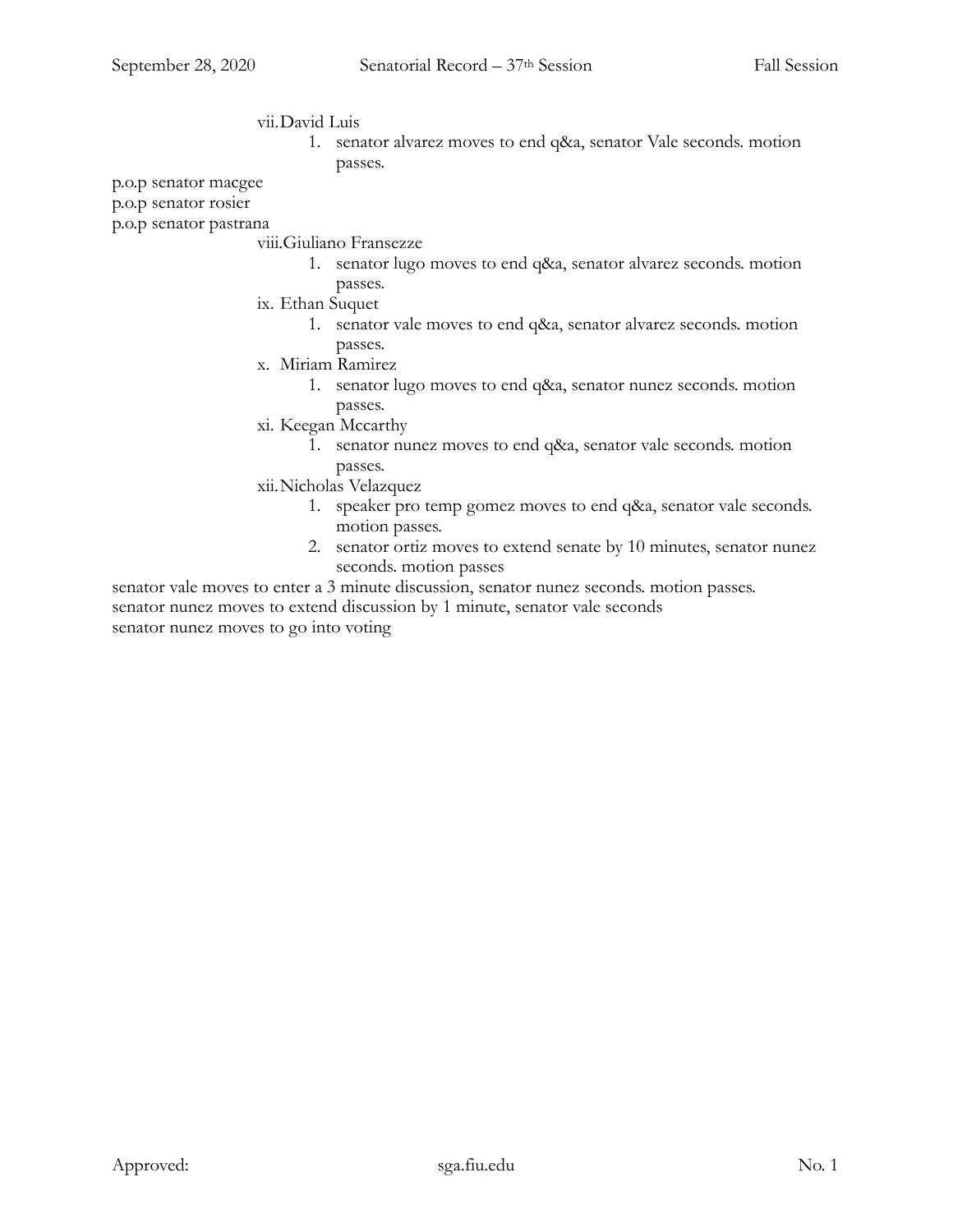| <b>VOTE ON</b>    |                  |                  |             |                     |
|-------------------|------------------|------------------|-------------|---------------------|
| <b>First Name</b> | <b>Last Name</b> | Attendance       | <b>Vote</b> | Reason              |
|                   |                  | А                |             |                     |
| Amanda            | Ramirez          | $\, {\bf p}$     | Y           | nicholas and gerald |
| Amelia            | Raudales         | $\boldsymbol{A}$ | ${\bf N}$   |                     |
| Ari               | Salzman          | $\boldsymbol{A}$ | Y           |                     |
| Ashley            | Nuñez            | $\rm P$          | ${\bf N}$   | nicholas and fifi   |
| <b>Brianna</b>    | Pumariega        | P                | Y           | nicholas and gerald |
| Bryan             | Gomez            | $\rm{P}$         | $\mathbf Y$ | fifi and nicholas   |
| Carlos            | Ortiz            | $\, {\bf p}$     | N           | fifi and nicholas   |
| Christian         | Perez            | $\rm{P}$         | N           | nicholas and gerald |
| Cristhofer        | Lugo             | $\, {\bf p}$     | Y           | fifi and nicholas   |
| Cristina          | Vale             | $\rm{P}$         | Y           | fifi and nicholas   |
| Damian            | <b>Badia</b>     | $\mathbf{A}$     |             |                     |
| David             | <b>Torrens</b>   | $\mathbf{A}$     |             |                     |
| Elisabeth         | Nylander         | $\mathbf{P}$     | $\mathbf N$ | fifi and nicholas   |
| Giacomo           | Natteri          | $\, {\bf p}$     | Y           | fifi and nicholas   |
| Ha                | Le               | $\boldsymbol{A}$ |             |                     |
| Hiba              | Khalil           | $\boldsymbol{A}$ | Y           |                     |
| Isabela           | Llop             | $\rm P$          | $\mathbf Y$ | fifi and nicholas   |
| Ivette            | <b>Borges</b>    | $\mathbf{P}$     | $\mathbf Y$ | fifi and nicholas   |
| James             | Magee            | $\boldsymbol{A}$ | $\mathbf Y$ |                     |
| Janelle           | Fraga            | $\rm P$          | ${\bf N}$   | fifi and nicholas   |
| Jocelyn           | Correa           | $\mathbf{P}$     | $\mathbf Y$ | nicholas and carlos |
| Jordan            |                  |                  |             |                     |
| Morejon           | Castelli         | $\mathbf{P}$     | $\mathbf Y$ | fifi and gerald     |
| Julio             | <b>Burgos</b>    | $\, {\bf p}$     | ${\bf N}$   | gerald and nicholas |
| Kamila            | Fernandez        | $\mathbf{A}$     | $\mathbf Y$ |                     |
| Karla Sofia       | Perez            | $\, {\bf p}$     | ${\bf N}$   | nicholas and gerald |
| Kristina          | Kuhdiakova       | $\rm P$          | ${\bf N}$   | nicholas and gerald |